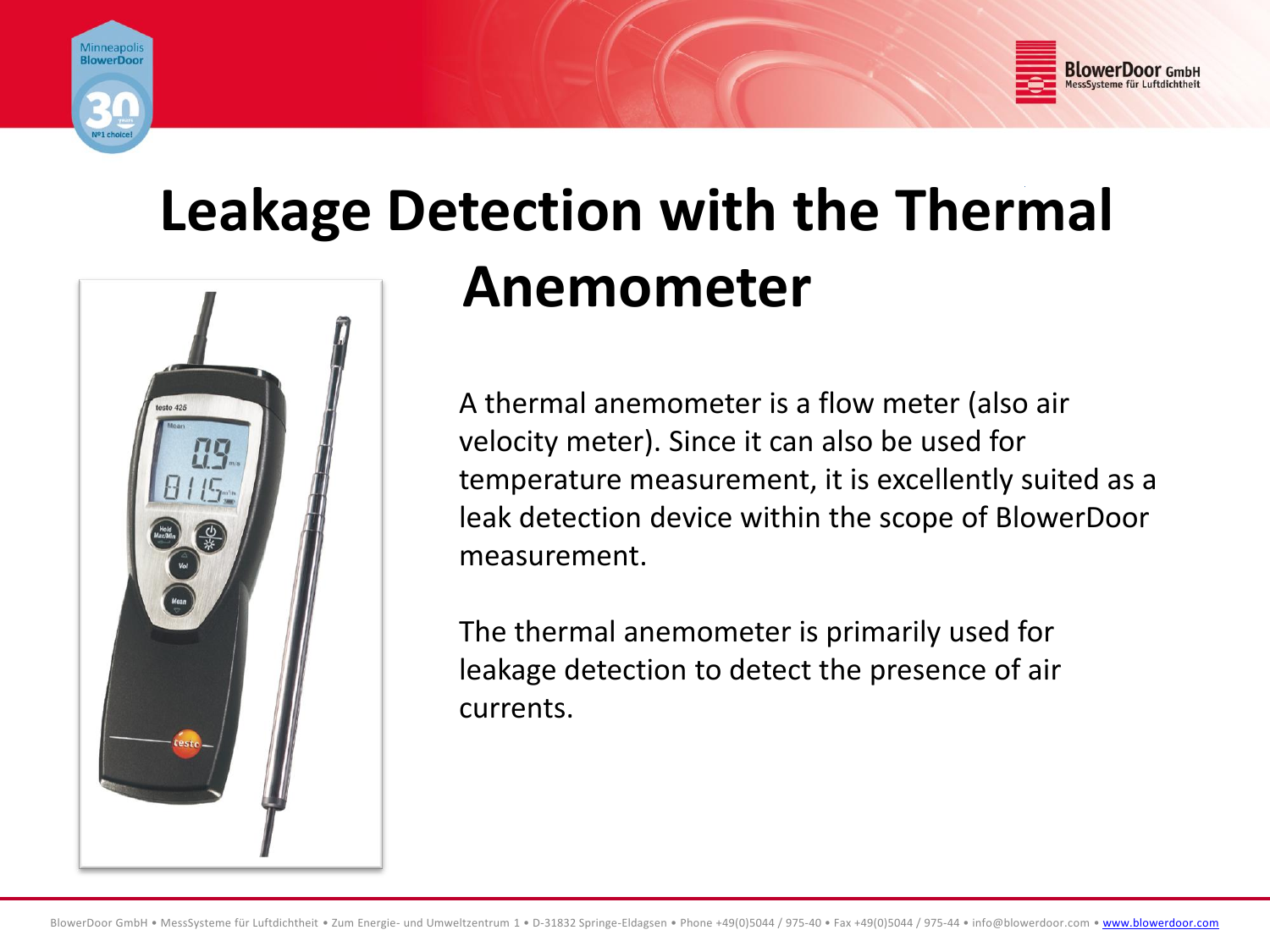

## **The measuring principle of a thermal anemometer**



The flow-sensitive sensor of the thermoanemometer is temperature-dependent. It is heated to 100 °C by current flow.

Heat is extracted from the sensor by air flow, a control circuit increases the heating current, keeping the temperature constant. The size of the control current is therefore a measure of the flow velocity.



The standard measuring heads have the following characteristics:

- Heat ball probe
- Hot-wire probe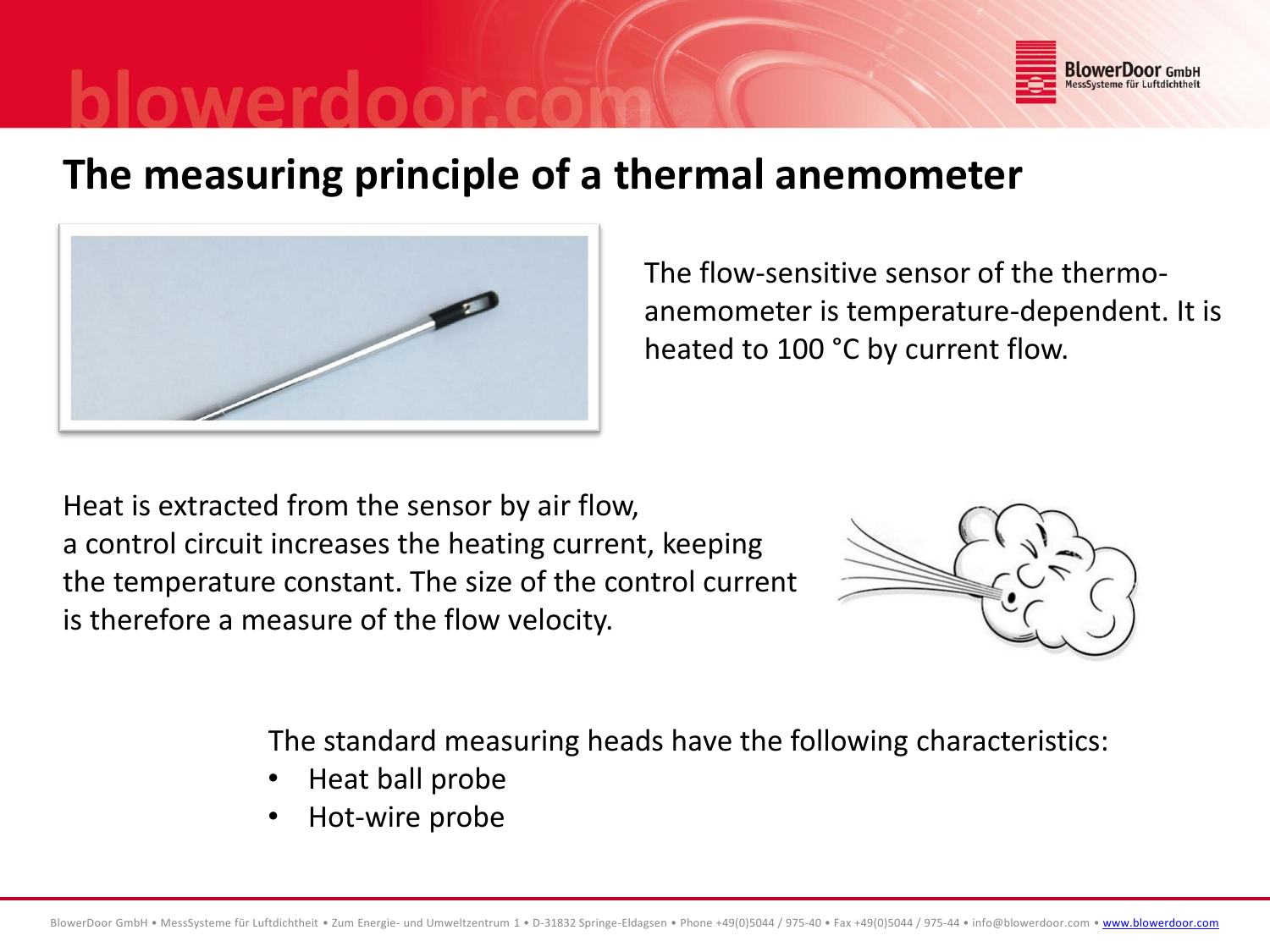

## **The anemometer with heat ball probe**

The heated resistor is inside a metallic ball.

- Relatively long reaction time of approx. 4 seconds
- The ball head must be held freely in the air and must not touch any surface
- The ball head is direction-independent, i.e. sensitive to air flows from all directions
- Due to the small ball diameter, well suited for measurements in and near joints
- The temperature is measured about 1 to 2 cm below the ball in the rod



1 Flow Probe 2 Telescope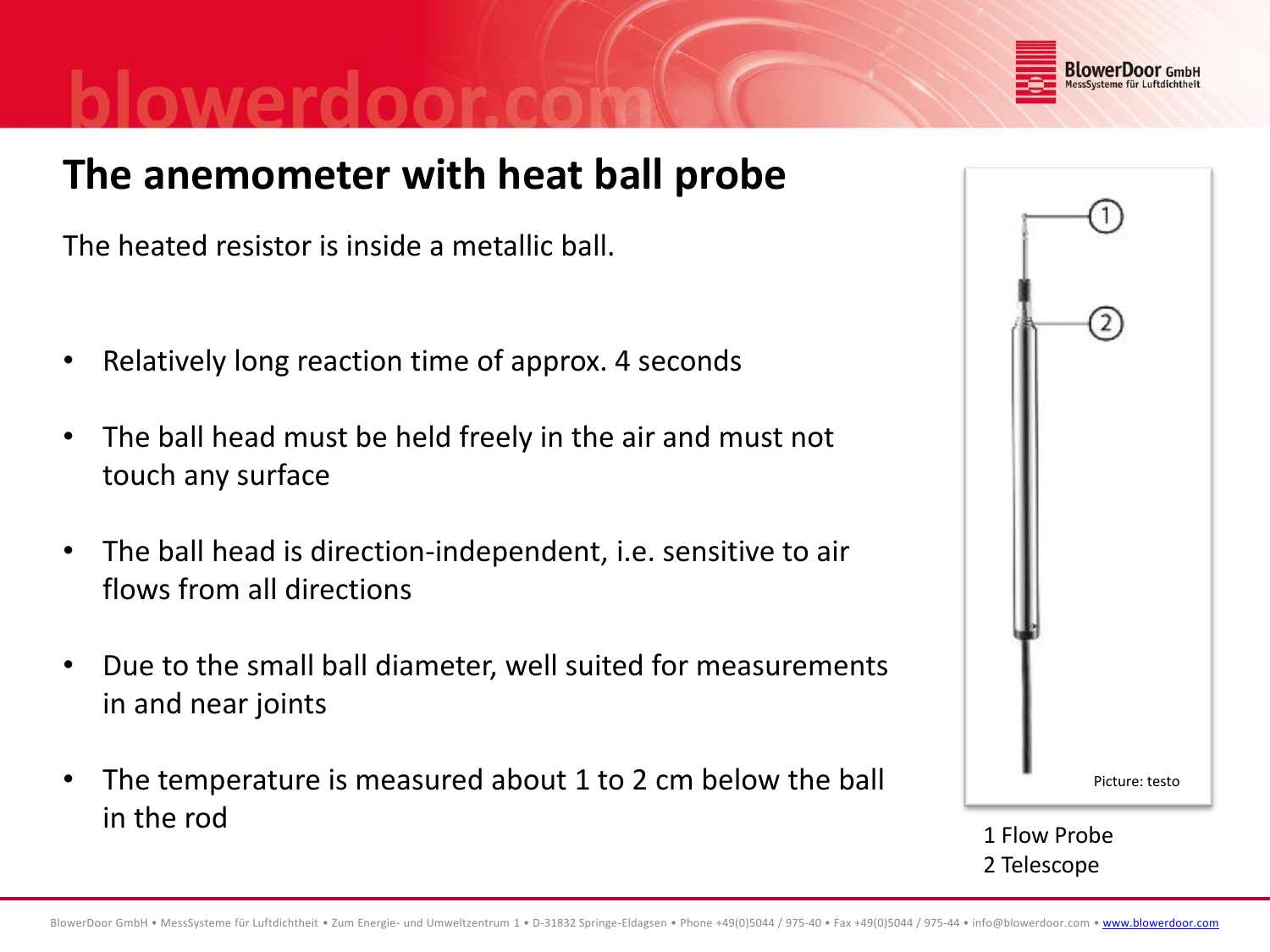

## **The anemometer with hot wire probe**

The heated resistor is suspended freely from very thin wires within a protective construction. Due to its fast reaction time, it is well suited for the location of air leaks.

- Short response time (approx. 2 bit/second)
- Contact of the sensor with components is not possible
- Due to the protective housing, the inflow is only possible in a certain range (direction-dependent)
- The temperature is measured at the lower edge of the protective housing



*Picture: testo*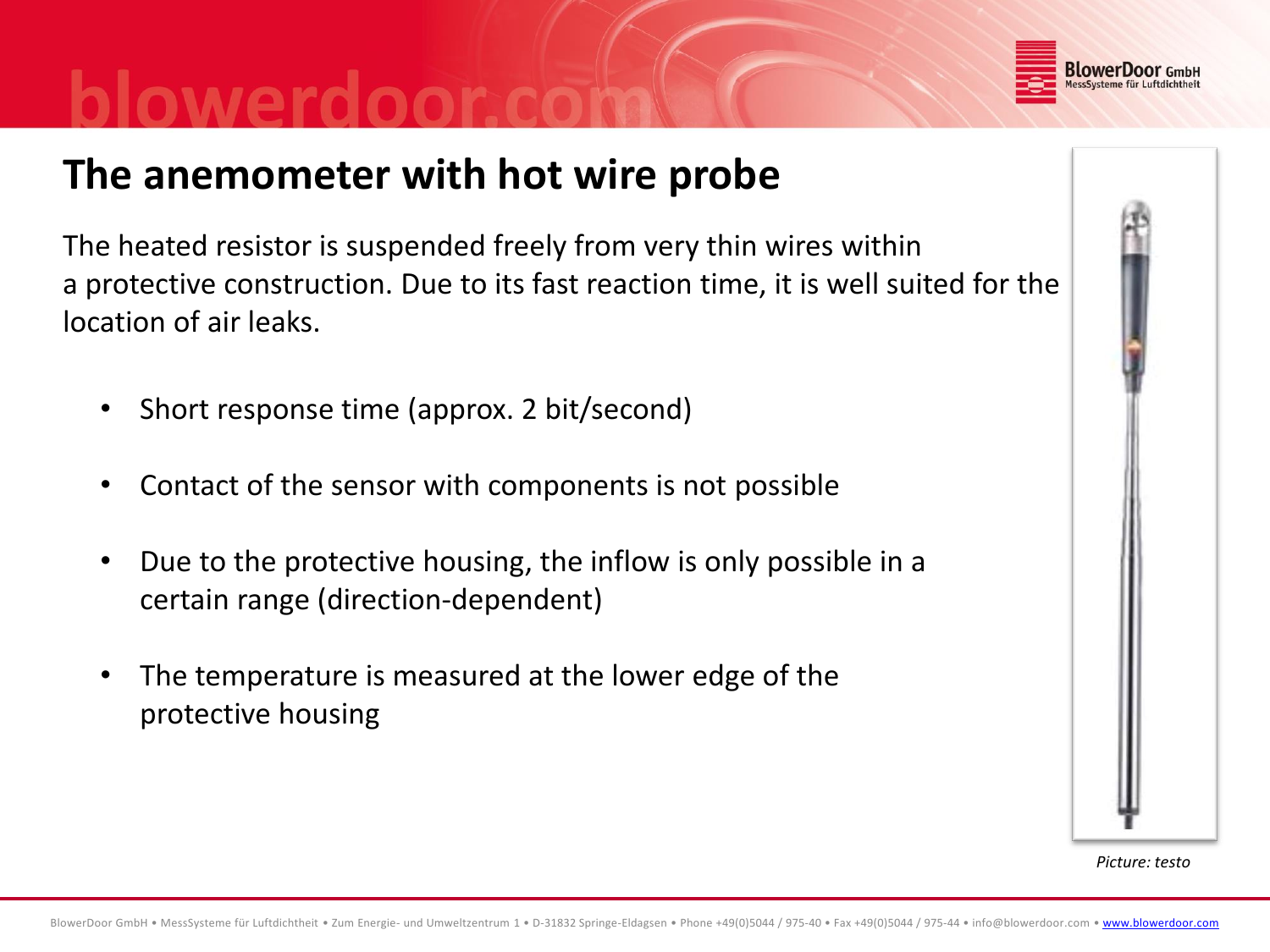## **Leakage detection with the thermal anemometer**

The flow velocity can be used to evaluate a leakage under consideration of certain influencing factors:

#### **Size and geometry of the leakage**

A high flow velocity at an orifice does not necessarily mean a high leakage volume flow and vice versa.

### **Distance between anemometer and leakage**

The greater the distance between anemometer and leakage, the lower the flow velocity.

#### **Position of the anemometer**

If the air flows are very narrowly limited, even a small "change in location" of the sensor can lead to large changes in the indicated flow velocity.



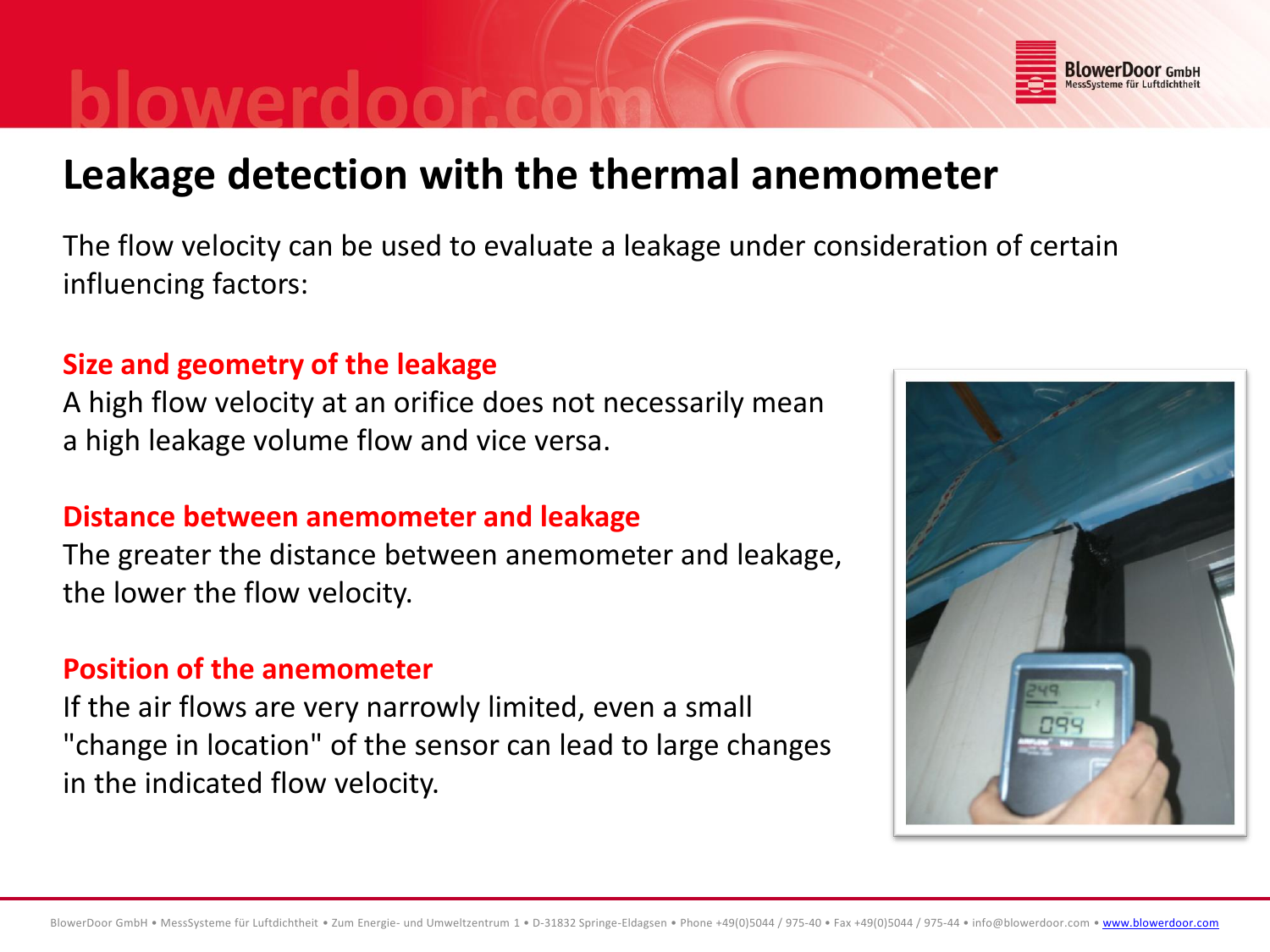

## **Leakage detection with the thermal anemometer**

#### **Temperature compensation with the air flow**

The anemometer also needs the temperature of the air to determine the flow velocity (see measuring principle). Since the temperature is measured at a certain distance from the flow sensor, the associated temperature may not be recorded in narrow air flows. The flow velocity indicated by the anemometer is therefore not correct.

#### **Reaction time of the anemometer**

For a correct display of the flow velocity, the sensor must be held in the air flow for at least the duration of the reaction time.



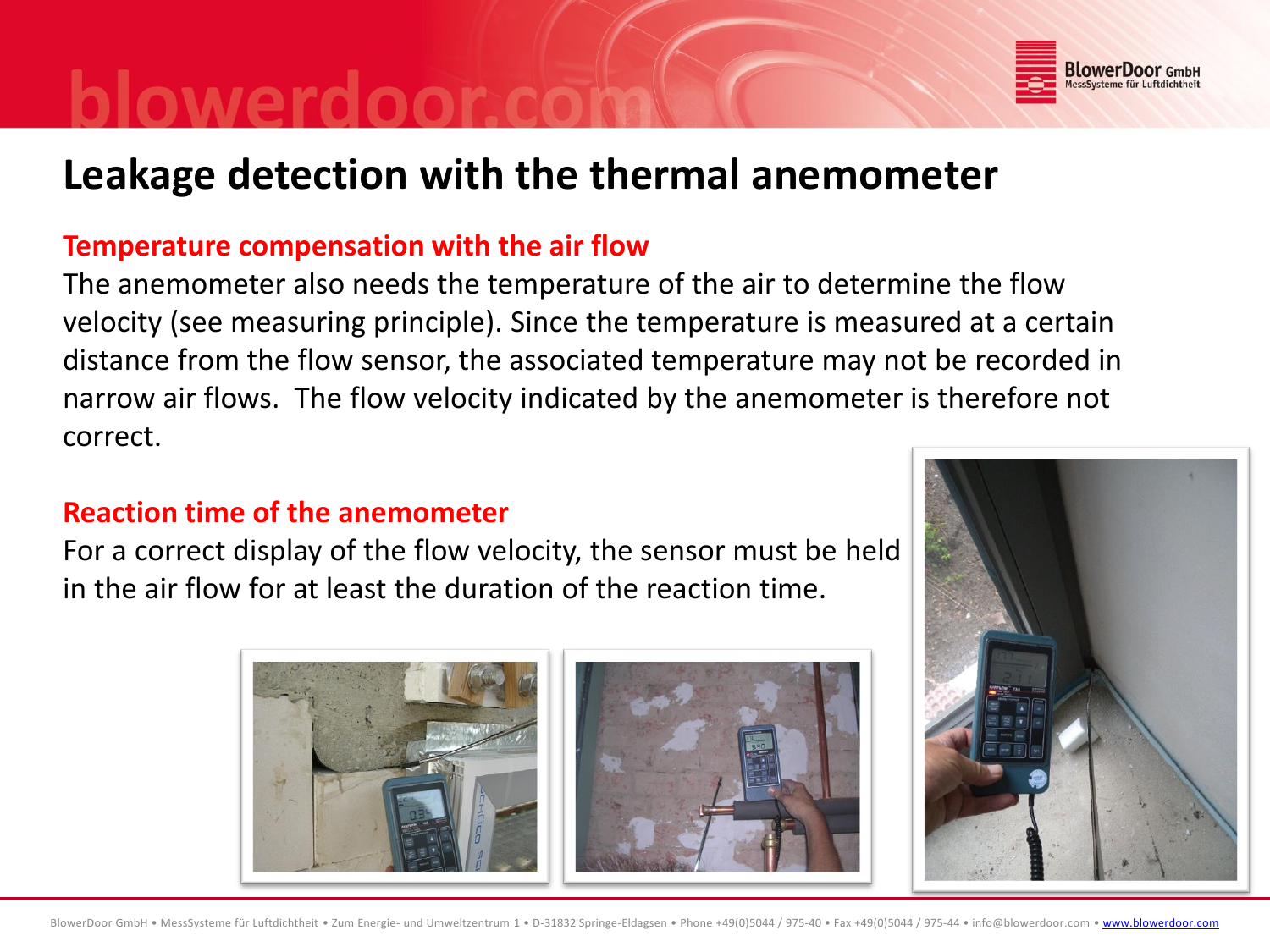

## **Leakage detection with the thermal anemometer**

The thermal anemometer is ideal for leak detection in residential buildings.

In larger non-residential buildings such as commercial halls or cold storage shelves, the thermo-anemometer is a useful supplement to leakage location with thermography: Any abnormalities in the thermogram can be specifically checked with the thermoanemometer. Thus it can be clearly determined whether it is a thermal bridge or an air leakage, for example.